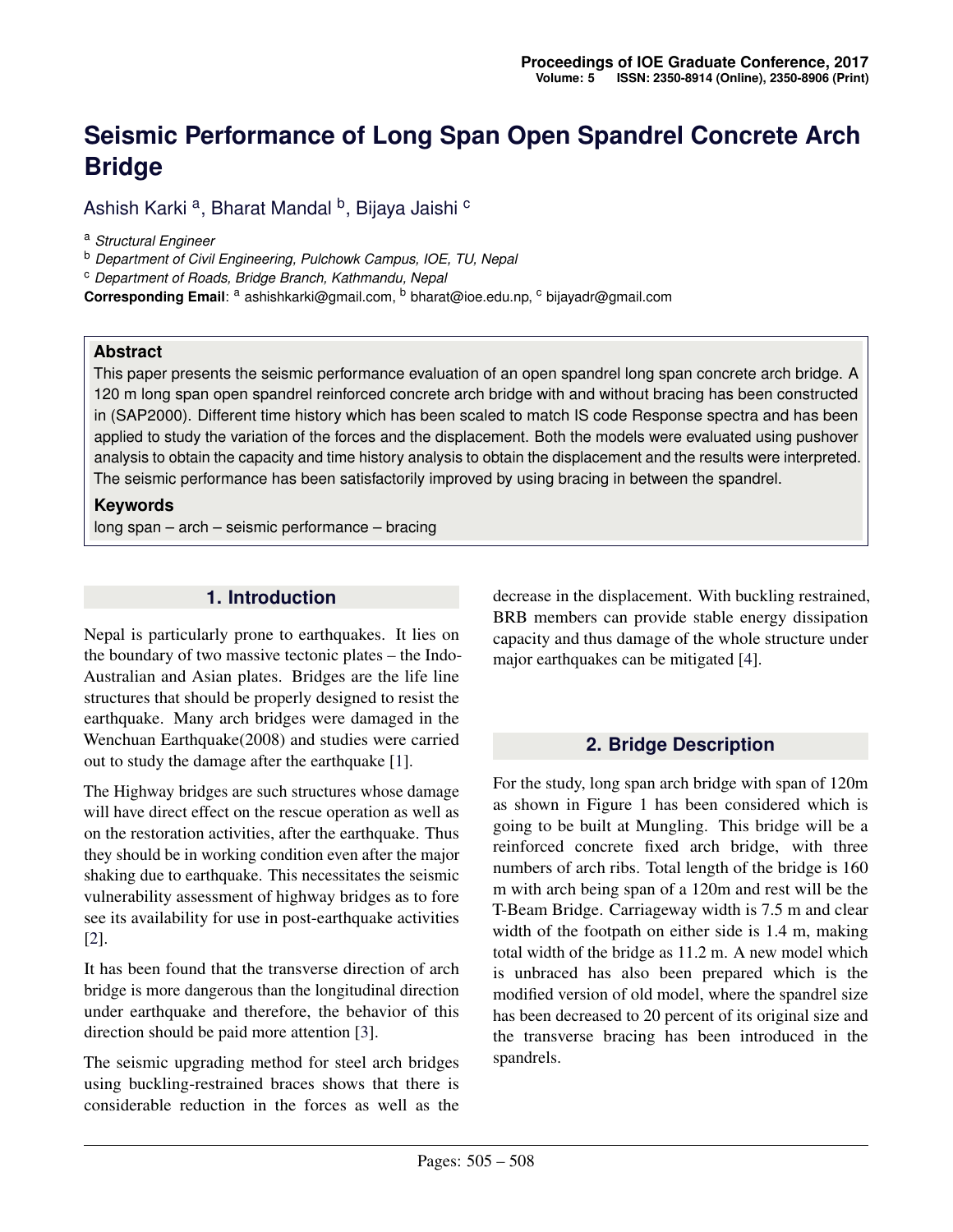## **3. Finite element Modelling**

The finite element model of the bridge was prepared as shown in Figure 2 and Figure 3 in SAP2000. The deck is modeled as a shell element, the girders and columns with beam elements and the arch as line beam element. and the bracing as a frame element.



**Figure 1:** Sectional Elevation of the Bridge



**Figure 2:** Unbraced model



**Figure 3:** Braced model

## **4. Analysis and Result**

Modal Analysis: Modal analysis was carried out in both the models for the determination of time

period and the mode shapes during the free vibration. The fundamental time period of the original model was found to be 1.27s which has been decreased to the 1.03s after the installation of the bracing in the model.

For the original model, the first deflection mode was found to be out of plane. The second mode time period was found to be 0.56s with deflection mode as in plane. The third mode was with time period of 0.54s and was found to be out of plane.

For the braced model, the deflection mode of the first mode is out of plane. The second mode deflection is still in plane with time period of 0.58s, there was negligible increase in the time period which is due to the decrease in the size of the spandrel. The third mode shape of the braced bridge was same as the original model. The higher mode shape of the braced bridge was found to be different than that of original model.

- Push over Analysis: For the performance of the bridge, pushover analysis has been carried out. Auto hinge properties of concrete as per FEMA 356 were used. For Beam, Concrete-beam flexure with M3 DOF and for column, flexures with P-M2-M3 DOF were assigned. A deformation control pushover analysis was carried out and the result of the structure was obtained in terms of base shear force versus crown displacement that is referred to as the capacity curve of the bridge structure. From the analysis, displacement capacity of the unbraced bridge was found to be 103 mm in longitudinal direction and 336 mm in transverse direction for the original model while as for the braced model the displacement capacity was increased to 103 mm in longitudinal and 368 mm in transverse direction. The displacement capacity of the bridge in the longitudinal direction is increased considerably which is due to the bracing which has been introduced in the original model.
- Time History Analysis: Linear time history analysis was carried out considering the following earthquake shown in Figure 4. The ground motion obtained was scaled to match our IS code based response spectra, as shown in Figure 5 and then was applied to our model and the maximum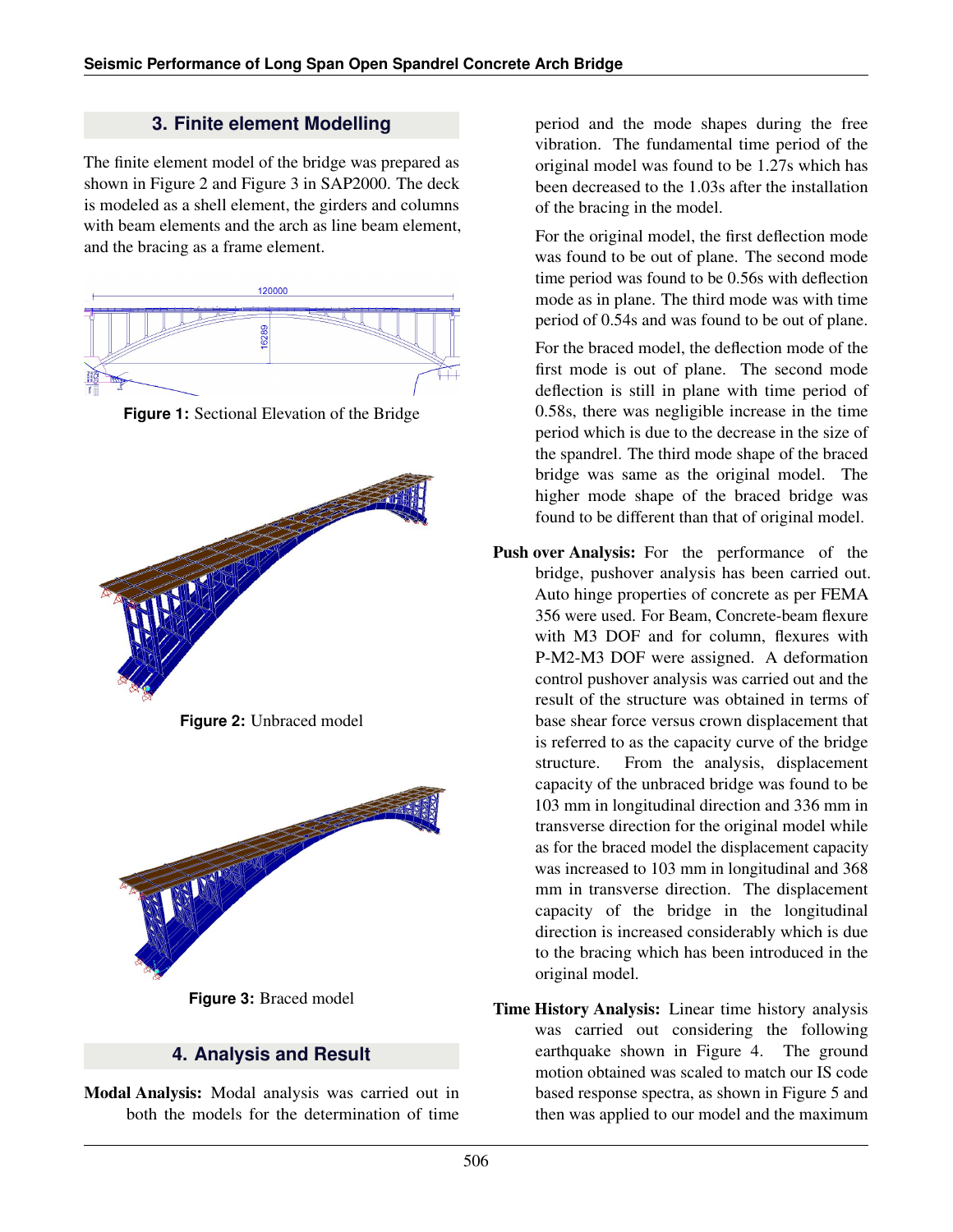displacement and the top displacement of two models were compared, the maximum displacement was considerably reduced which is shown in Figure 6. The axial force and the bending moment in the spandrel was also compared which has been shown in Figure 7 and Figure 8.

| S.N | Earthquake | Mw   | <b>Station</b>    | Pga(g) |
|-----|------------|------|-------------------|--------|
|     | Gorkha     | 7.8  | Kanitpath, Nepal  | 0.177  |
|     | Imperial   | 6.53 | El-Centro Array 6 | 0.449  |
| 3   | Irpina     | 6.93 | Stuna             | 0.32   |
|     | Kobe       | 69   | Fukushima         | 0.21   |
|     | oma        | 693  | Oakland           | 0.29   |

**Figure 4:** Ground motion considered for the study



**Figure 5:** Scaling of the ground motion in Sesismomatch software







**Figure 7:** Comparison of Axial force in the spandrel with braced and unbraced model



**Figure 8:** Comparison of Bending Moment in the spandrel with braced and unbraced model

## **5. Conclusions**

- 1. The conventional bridge model shows the considerable displacement along lateral direction in the first mode of vibration, which is considered to be critical, it also shows that the failure of the bridge might be in lateral direction. Thus, providing the bracing can be a better solution to prevent the failure in transverse direction.
- 2. Installation of the bracing in between the spandrel decreases the fundamental time period from 1.27s to 1.03s which shows that the bracing has increased the considerable lateral stiffness.
- 3. Due to the installation of the bracing, the seismic capacity along the transverse direction has increased from 336 mm to 368mm.